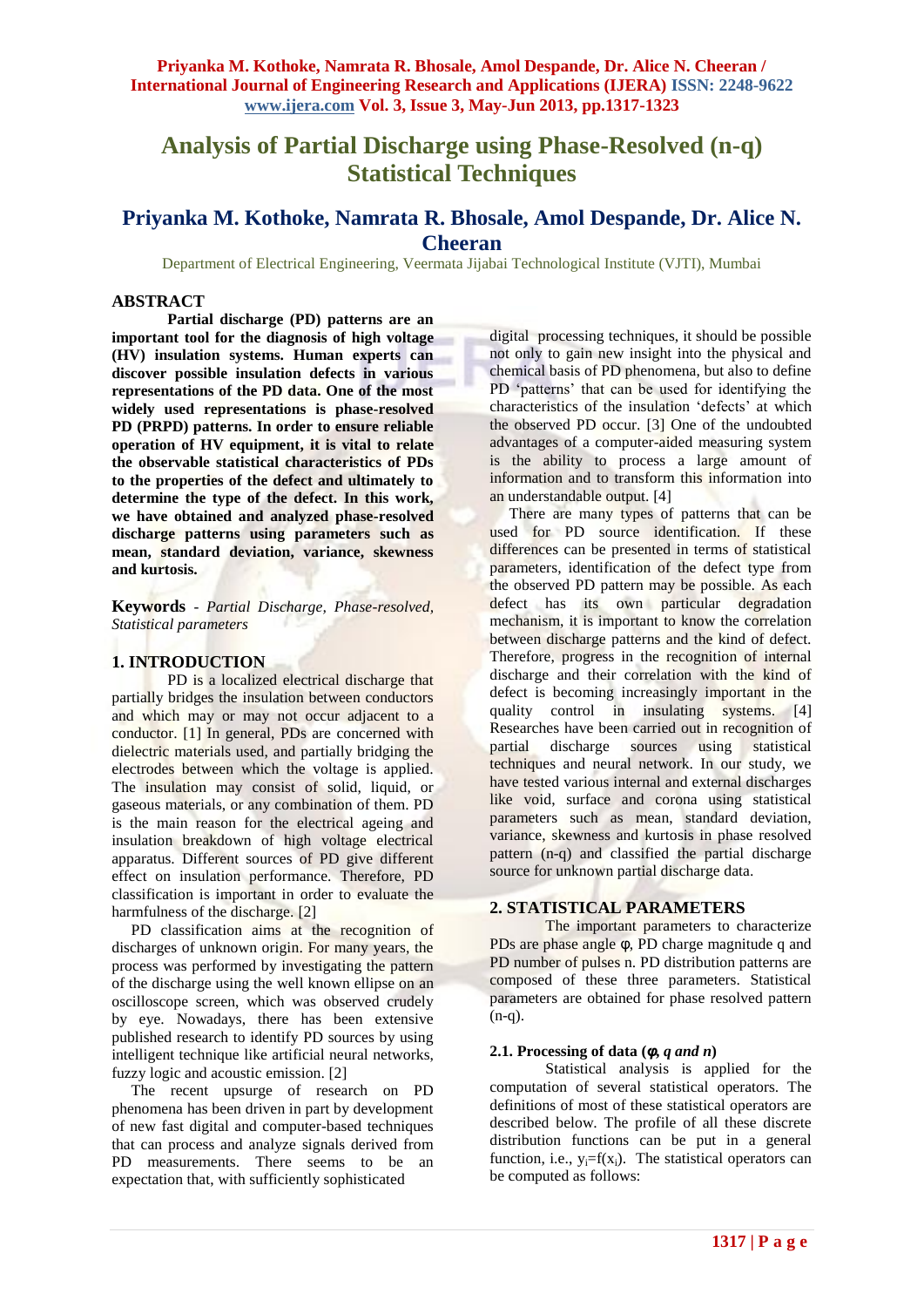Mean Value: 
$$
(\mu) = \frac{\sum_{i=1}^{N} (x_i) f(x_i)}{\sum_{i=1}^{N} f(x_i)}
$$
 (1)

Variance: 
$$
(\sigma^2)
$$
 =  $\frac{\sum_{i=1}^{N} (x_i - \mu)^2 f(x_i)}{\sum_{i=1}^{N} f(x_i)}$  .........(2)

Skewness (S<sub>k</sub>) = 
$$
\frac{\sum_{i=1}^{N} (x_i - \mu)^3 f(x_i)}{\sigma^3 \sum_{i=1}^{N} f(x_i)}
$$
........(3)

Kurtosis: 
$$
(K_u) = \frac{\sum_{i=1}^{N} (x_i - \mu)^4 f(x_i)}{\sigma^4 \sum_{i=1}^{N} f(x_i)}
$$
 .........(4)  
- 3

Standard Deviation = ...……(5)

where,

 $x =$  number of pulses n,

 $f(x) = PD$  charge magnitude q,

 $\mu$  = average mean value of PD charge magnitude q,

 $\sigma$  = variance of PD charge magnitude q

 Skewness and Kurtosis are evaluated with respect to a reference normal distribution. Skewness is a measure of asymmetry or degree of tilt of the data with respect to normal distribution. If the distribution is symmetric,  $Sk=0$ ; if it is asymmetric to the left, Sk>0; and if it is asymmetric to the right, Sk<0. Kurtosis is an indicator of sharpness of distribution. If the distribution has the same sharpness as a normal distribution, then Ku=0. If it is sharper than the normal then  $Ku>0$  else it is flatter i.e.  $Ku<0$ . [5][6]

#### **3. RESULTS AND DISCUSSIONS**

Analysis involves determining unknown PD patterns by comparing those with known PD patterns such as void, surface and corona. The comparison is done with respect to their statistical parameters. [7]

#### **3.1. Phase resolved patterns (n-q)**

The phase resolved patterns n-q are obtained for three known PD patterns: void, surface and corona (as discussed in 3.1.1) and three unknown PD patterns: data1, data2 and data3 (as discussed in 3.1.2). For all the following plots, xaxis is number of cycles (n) and y-axis is magnitude of charge (q).

#### **3.1.1. 2D distribution of n-q for known PD patterns**

Fig. 1(a), Fig. 1(b), Fig. 1(c), Fig. 1(d) and Fig. 1(e) are the n-q plot of mean, standard deviation, variance, skewness and kurtosis for void discharge respectively.



Fig. 1(a) Mean plot (n-q) of void discharge



Fig. 1(b) Standard deviation plot (n-q) of void discharge





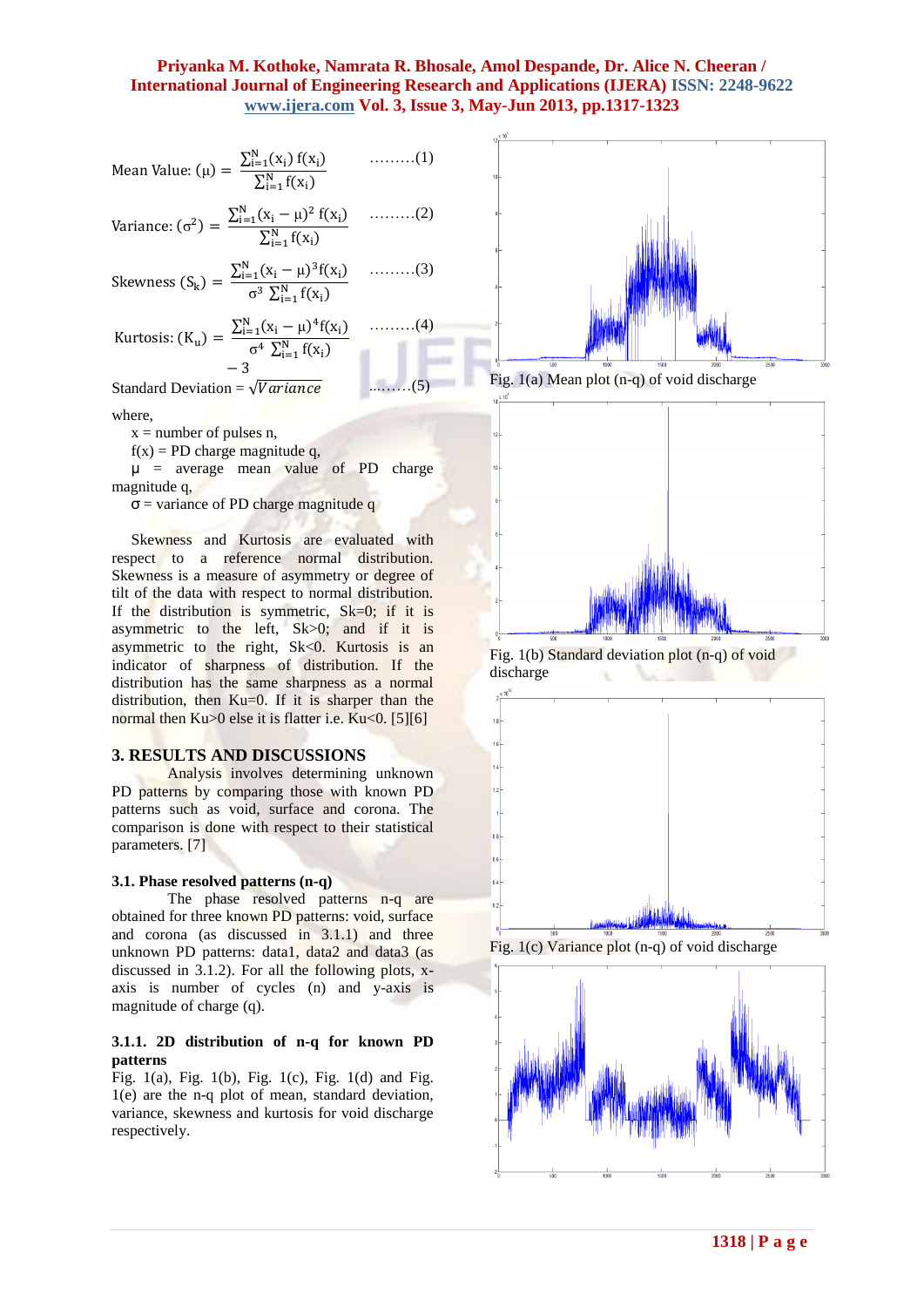Fig. 1(d) Skewness plot (n-q) of void discharge



Fig. 1(e) Kurtosis plot (n-q) of void discharge

Referring to Fig.  $1(a)$ , Fig.  $1(b)$  and Fig.  $1(c)$  of void discharge, it can be seen there is a peak occurring somewhere after 1500 cycle, which is a void discharge and in Fig. 1(d) and Fig. 1(e) of skewness and kurtosis, the value decreases at that cycle where peak occurs.

 Fig. 2(a), Fig. 2(b), Fig. 2(c), Fig. 2(d) and Fig. 2(e) are the n-q plot of mean, standard deviation, variance, skewness and kurtosis for surface discharge respectively.





Fig. 2(b) Standard deviation plot (n-q) of surface discharge





Fig. 2(d) Skewness plot (n-q) of surface discharge



 In surface discharge, charges are distributed uniformly over all cycles for mean, standard deviation, variance, skewness and kurtosis as shown in Fig. 2(a), Fig. 2(b), Fig. 2(c), Fig. 2(d) and Fig. 2(e).

 Fig. 3(a), Fig. 3(b), Fig. 3(c), Fig. 3(d) and Fig. 3(e) are the n-q plot of mean, standard deviation, variance, skewness and kurtosis for corona discharge respectively.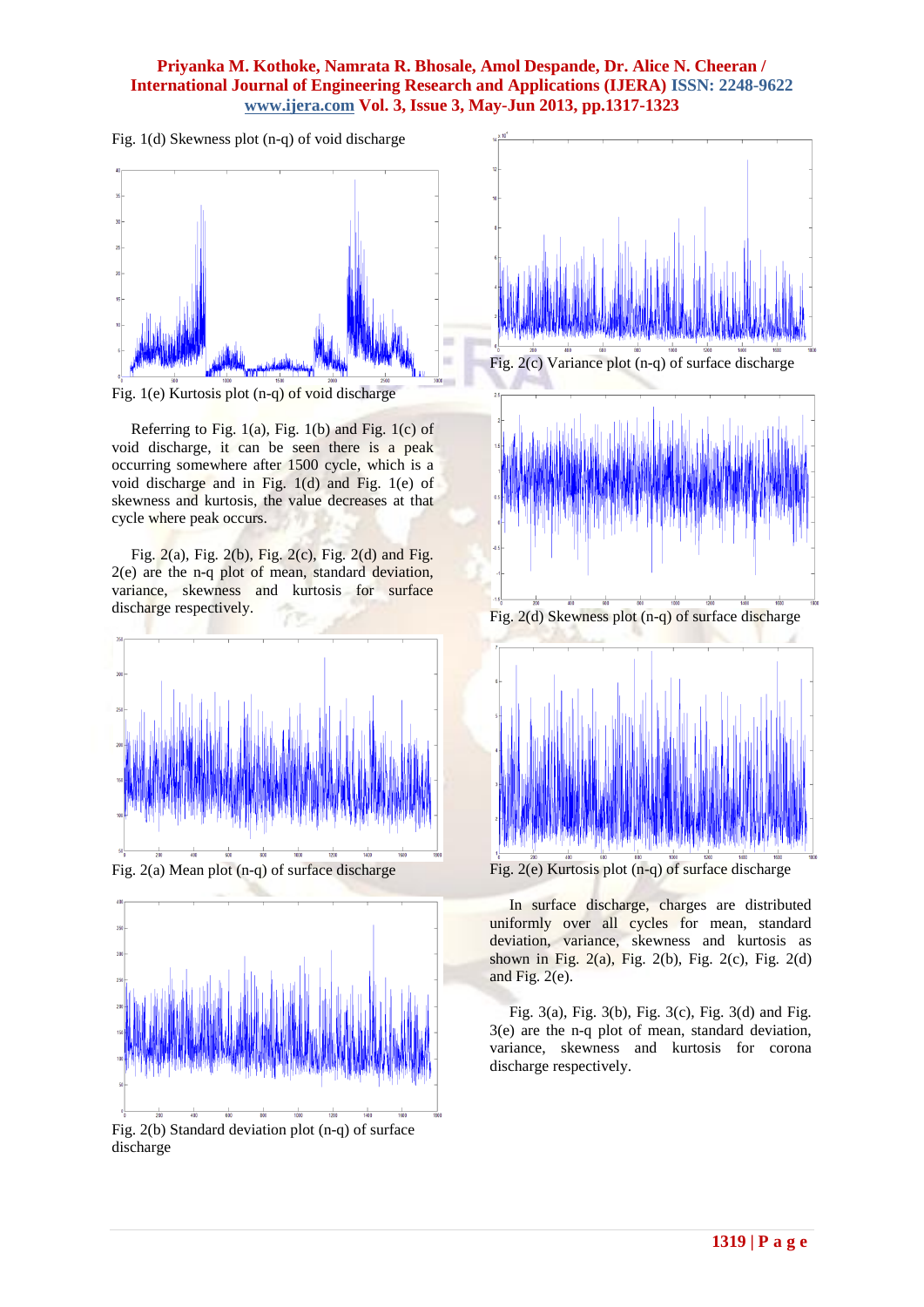



Fig. 3(b) Standard deviation (n-q) of corona discharge



Fig. 3(c) Variance plot (n-q) of corona discharge



Fig. 3(d) Skewness plot (n-q) of corona discharge



Fig. 3(e) Kurtosis plot (n-q) of corona discharge

Referring to Fig.  $3(a)$ , Fig.  $3(b)$  and Fig.  $3(c)$  of corona discharge, it can be seen the charges starts occurring after 500 cycle increasing somewhere up to 1200 cycle and then decreasing after 2000 cycle, and in Fig. 3(d) and Fig. 3(e) of skewness and kurtosis, the value decreases from 500 cycle till 2000 cycle.

#### **3.1.2. 2D distribution of (n-q) for unknown PD patterns**

Fig. 4(a), Fig. 4(b), Fig. 4(c), Fig. 4(d) and Fig. 4(e) are the n-q plot of mean, standard deviation, variance, skewness and kurtosis for data1 respectively.



Fig. 4(a) Mean plot (n-q) of data1



Fig. 4(b) Standard deviation plot (n-q) of data1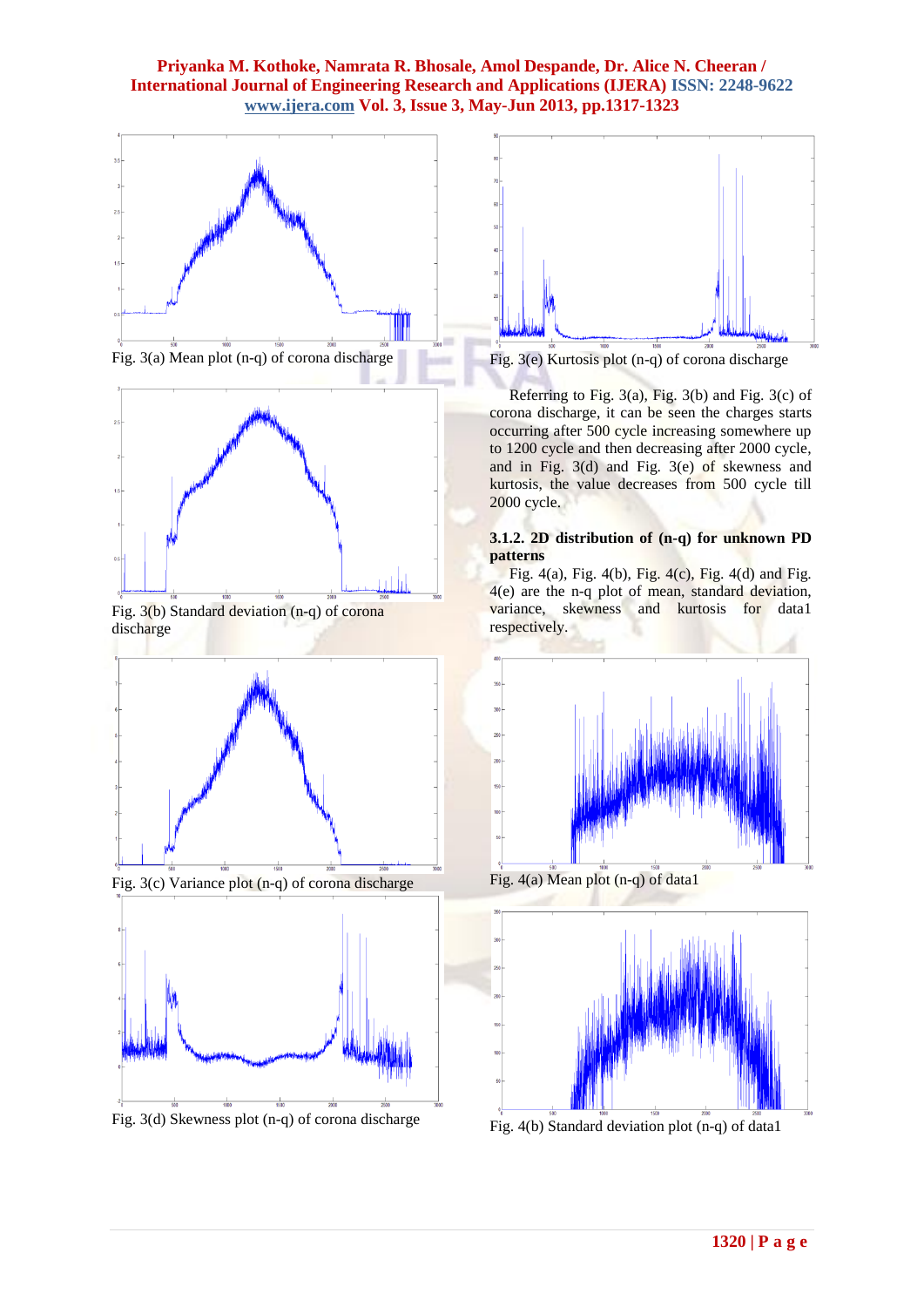



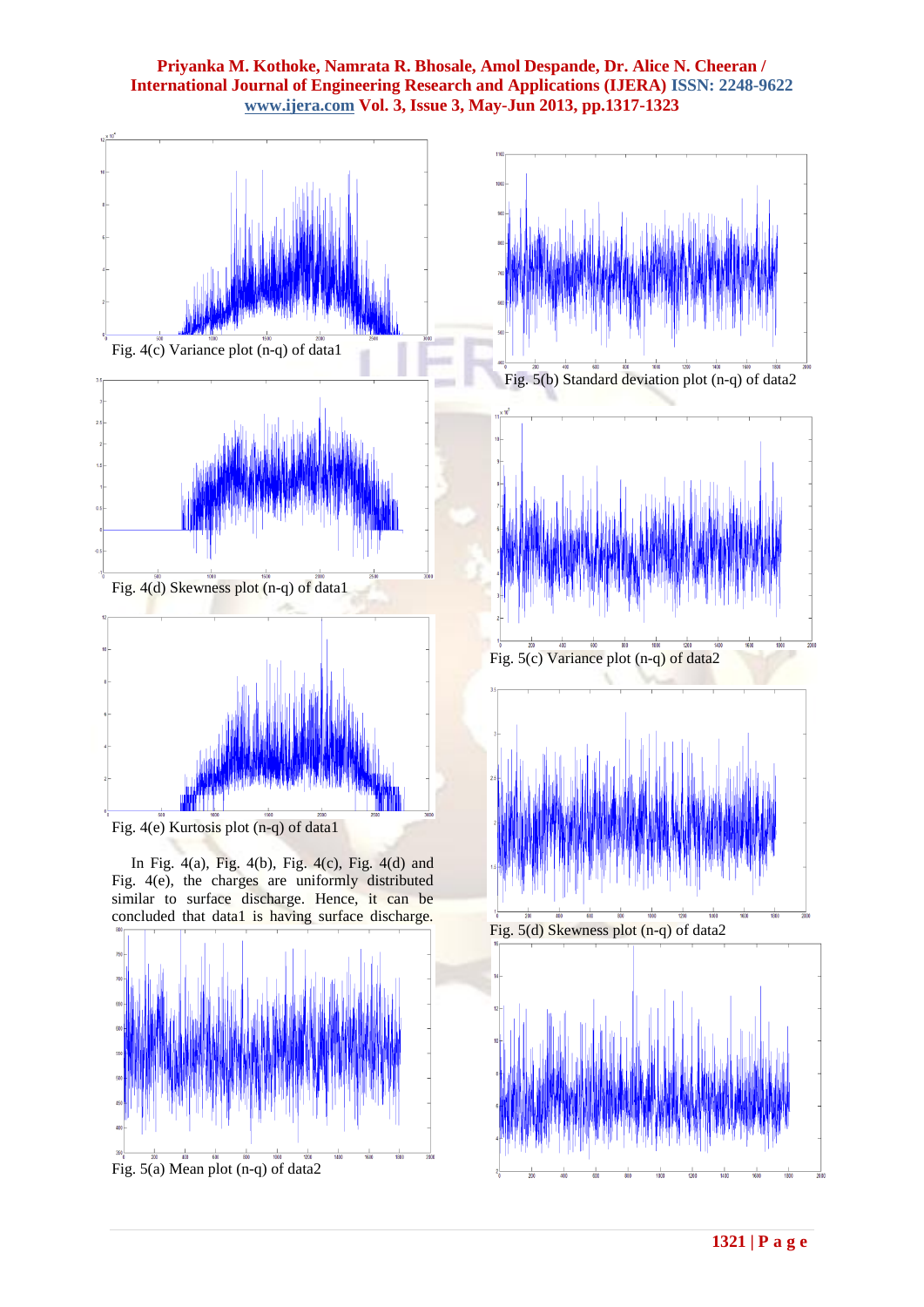Fig. 5(e) Kurtosis plot (n-q) of data2

 Fig. 5(a), Fig. 5(b), Fig. 5(c), Fig. 5(d) and Fig. 5(e) are the n-q plot of mean, standard deviation, variance, skewness and kurtosis for data2 respectively. In these figures we can observe that the charges are uniformly distributed similar to surface discharge. Hence, it can be concluded that data2 is having surface discharge.

 Fig. 6(a), Fig. 6(b), Fig. 6(c), Fig. 6(d) and Fig. 6(e) are the n-q plot of mean, standard deviation, variance, skewness and kurtosis for data3 respectively.













Fig. 6(e) Kurtosis plot (n-q) of data3

In Fig.  $6(a)$ , Fig.  $6(b)$  and Fig.  $6(c)$ , there is a occurrence of peak after 1500 cycle and in Fig. 6(d) and Fig. 6(e), the skewness and kurtosis value decreases at that peak which is similar to void discharge. Hence, it can be concluded that data3 is void discharge.

# **3.2. Statistical parameters**

After analysis we obtained the results which are summarized in table 1 and table 2.

| Parameters            | void            | surface  | corona |
|-----------------------|-----------------|----------|--------|
| Mean                  | 13320.32        | 145.706  | 1.426  |
| Standard<br>deviation | 7553.716        | 126.009  | 1.139  |
| Variance              | $1.64*10^{8}$   | 17921.01 | 2.279  |
| <b>Skewness</b>       | $3.66*10^{-17}$ | 0.809    | 0.26   |
| <b>Kurtosis</b>       | 0.04878         | 2.442    | 0.966  |

| Table 2. Parameters of unknown PD Patterns |  |  |
|--------------------------------------------|--|--|
|                                            |  |  |

| Parameters            | data1    | data2       | data3           |
|-----------------------|----------|-------------|-----------------|
| Mean                  | 105.119  | 553.93      | 13320.32        |
| Standard<br>deviation | 97.966   | 698.3       | 7553.716        |
| Variance              | 16714.23 | $4.94*10^5$ | $1.64*10^{8}$   |
| <b>Skewness</b>       | 0.692    | 1.939       | $-3.7*10^{-17}$ |
| Kurtosis              | 2.004    | 6.31        | 0.04878         |